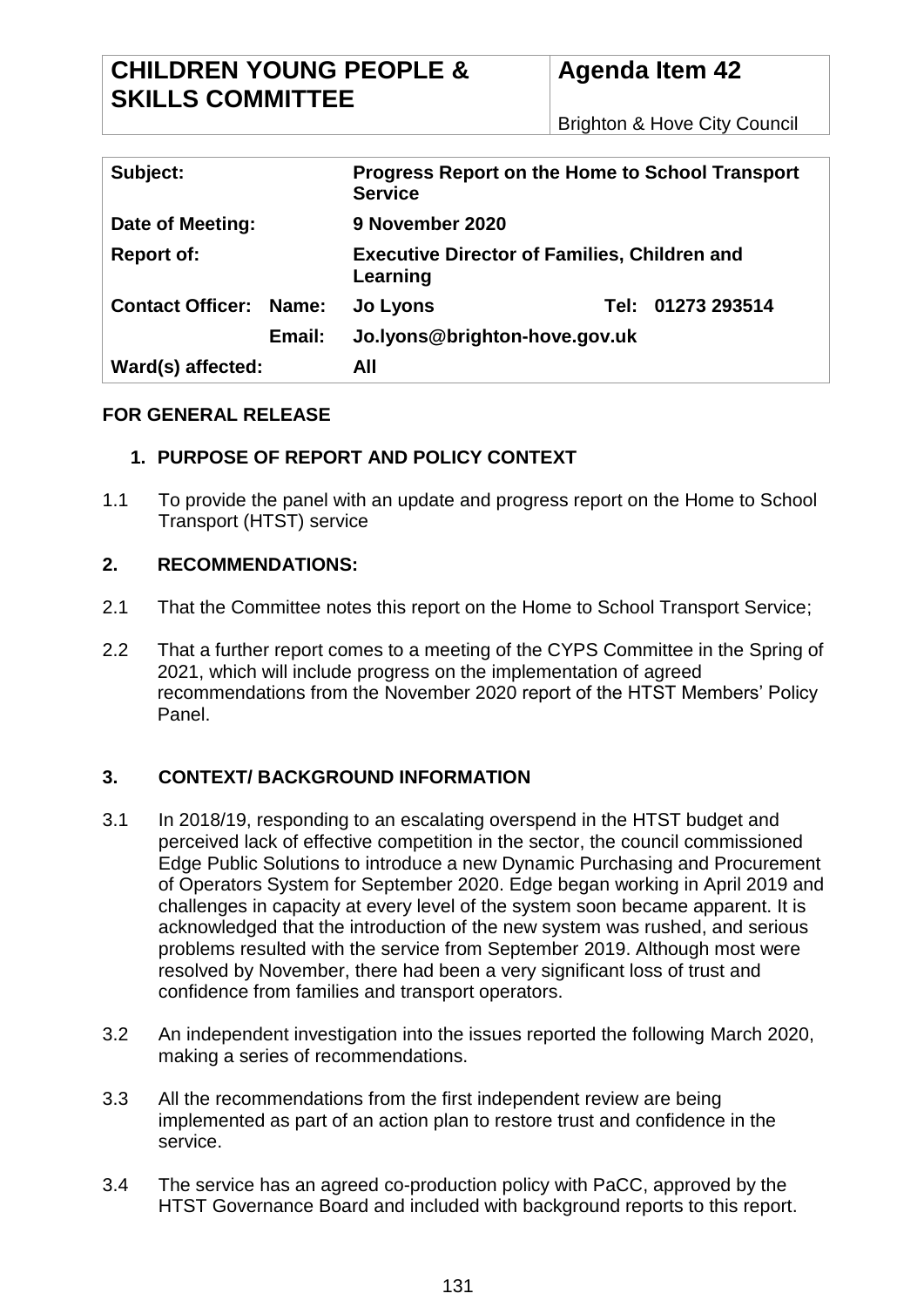This ensures that all new policy and practice is co-produced in consultation with parent and carer representatives and that parents and carers are part of recruitment panels and key decision-making forums.

- 3.5 New governance arrangements were brought in to ensure all stakeholders were fully involved in the changes. Alongside the Members Policy Panel, a monthly HTST Governance Board was set up with all stakeholders represented. It is chaired by the Assistant Director. The Governance Board will continue to monitor progress with the service, alongside 6-monthly reviews by the CYPS Committee.
- 3.6 The Members Policy Panel has now concluded its review and produced its report. Subject to approval by CYPS Committee, its recommendations will be consolidated into the existing action plan.

## **4. Planning of Transport Arrangements for September 2020**

- 4.1 Notwithstanding the complexities arising from the pandemic, arrangements for transport for this autumn term went very well overall, as evidenced by feedback from all stakeholders.
- 4.2 By the beginning of the autumn term 2020, the service had successfully completed a range of tasks:
	- secured new systems to ensure arrangements for September 2020 that ensured no repetition of the inadequate services in September 2019;
	- responded to the COVID 19 pandemic and the significant difficulties raised for safe transport of highly vulnerable children, in terms of social distancing, cleaning vehicles to prevent contamination and PPE for transport staff;
	- helped to ensure the sustainability of transport firms and staff over the school closure period by negotiating supplier relief on an 'open-book' basis with all transport providers;
	- introduced more robust contract management and compliance monitoring to ensure best value and improved budgetary control.
- 4.3 All routes for September were planned to allow social distancing and in line with government guidance.
- 4.4 Our transport providers have been flexible and supportive over a period of much change and uncertainty, working in partnership with the service to ensure that arrangements are the best they can be over the pandemic period and in relation to the return to school. This has included supporting the service with the planning of additional vehicles to support social distancing and also accommodating staggered starts and part-time timetables that some schools introduced this term.
- 4.5 Planning took place in good time, with transport providers being informed about their routes before the end of July and asked to inform families and introduce any new staff teams prior to the 16 August.
- 4.6 In the majority of cases, firms met the deadline of 16 August, but a number had to be chased up beyond this date. In some cases, we have been informed of genuine difficulties making contact with parents and carers at this time of year, and we do not feel this system has worked as well as it should and needs further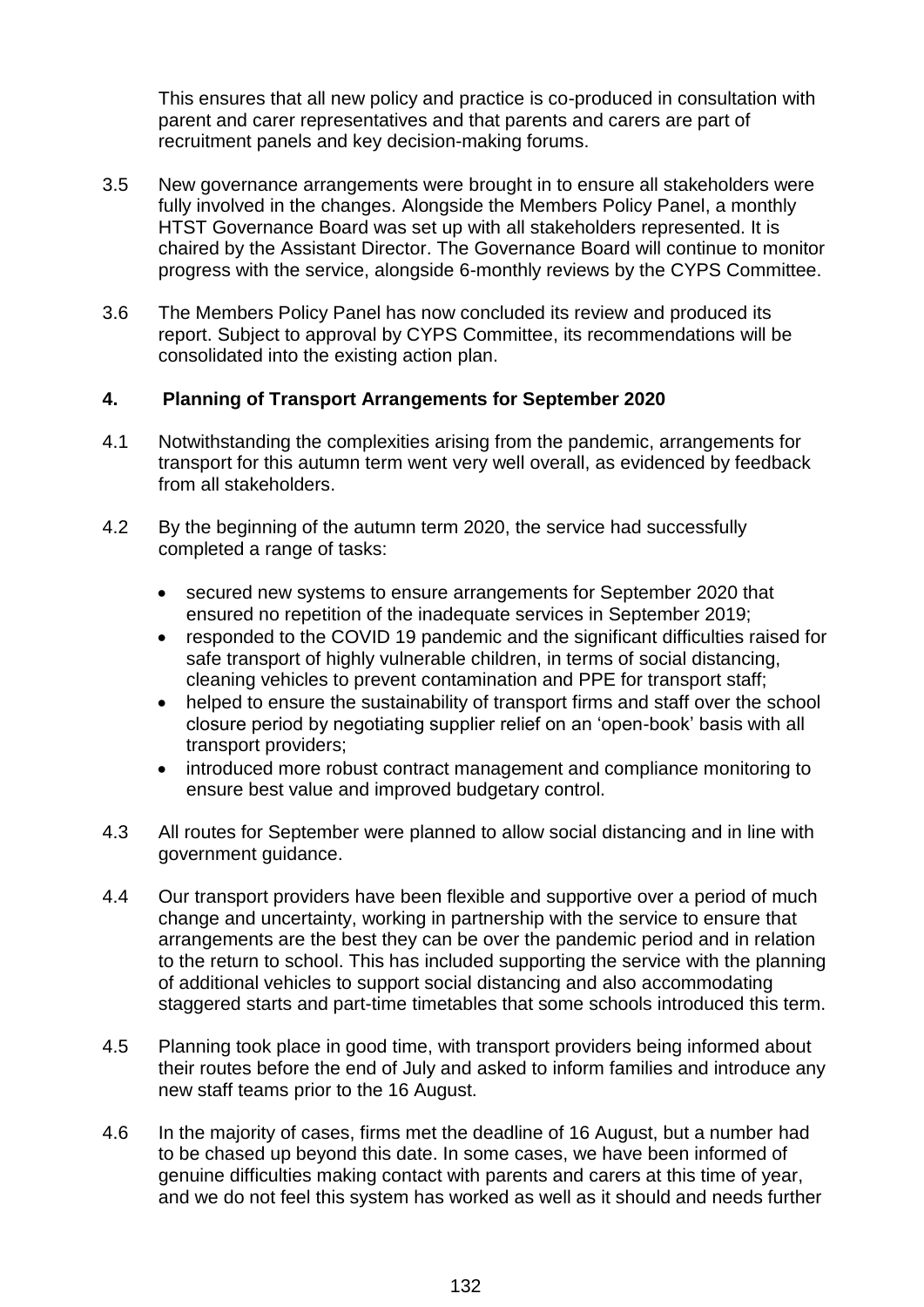improvement. We have been discussing with a PaCC representative how to make changes to ensure greater compliance with deadlines in the future and will continue to explore options with operators.

4.7 The Parent and Carers' Council, often under extreme pressures themselves as parents and carers over the period of school closures, has provided highly valued challenge and support in relation to autumn arrangements and very helpful input into planning and communications.

#### 5. **Survey of Parents and Carers in September 2020**

- 5.1 The service had worked closely with PaCC and with operators to plan for the start of the new school year.
- 5.2 Social distancing meant new vehicles and VPA's had to be added to routes, and there were also changes to school timetables to be accommodated.
- 5.3 To find out how successful plans had been, it was agreed that the service would undertake a quick snapshot survey of satisfaction with autumn term arrangements and this was constructed with the help of PaCC.
- 5.4 A simple survey was sent out by email to 411 parents and carers on 17 September to make replying as easy as possible with three potential scores; good/ OK/ not so good.
- 5.5 Parents and carers were asked to comment on what was going well and what could be improved.
- 5.6 They were also invited to elicit a comment on the service from their child or young person.
- 5.7 Parents were also asked to tick a box if they would like follow-up from their comments and just one parent did so.
- 5.8 Fifty-seven responses were received.
- 5.9 91% of respondents rated the service as at least satisfactory (OK).
- 5.10 Of these, 79% rated the service as at least 'good'.
- 5.11 Two respondents (4%) rated the service as below satisfactory and 3 did not give a score.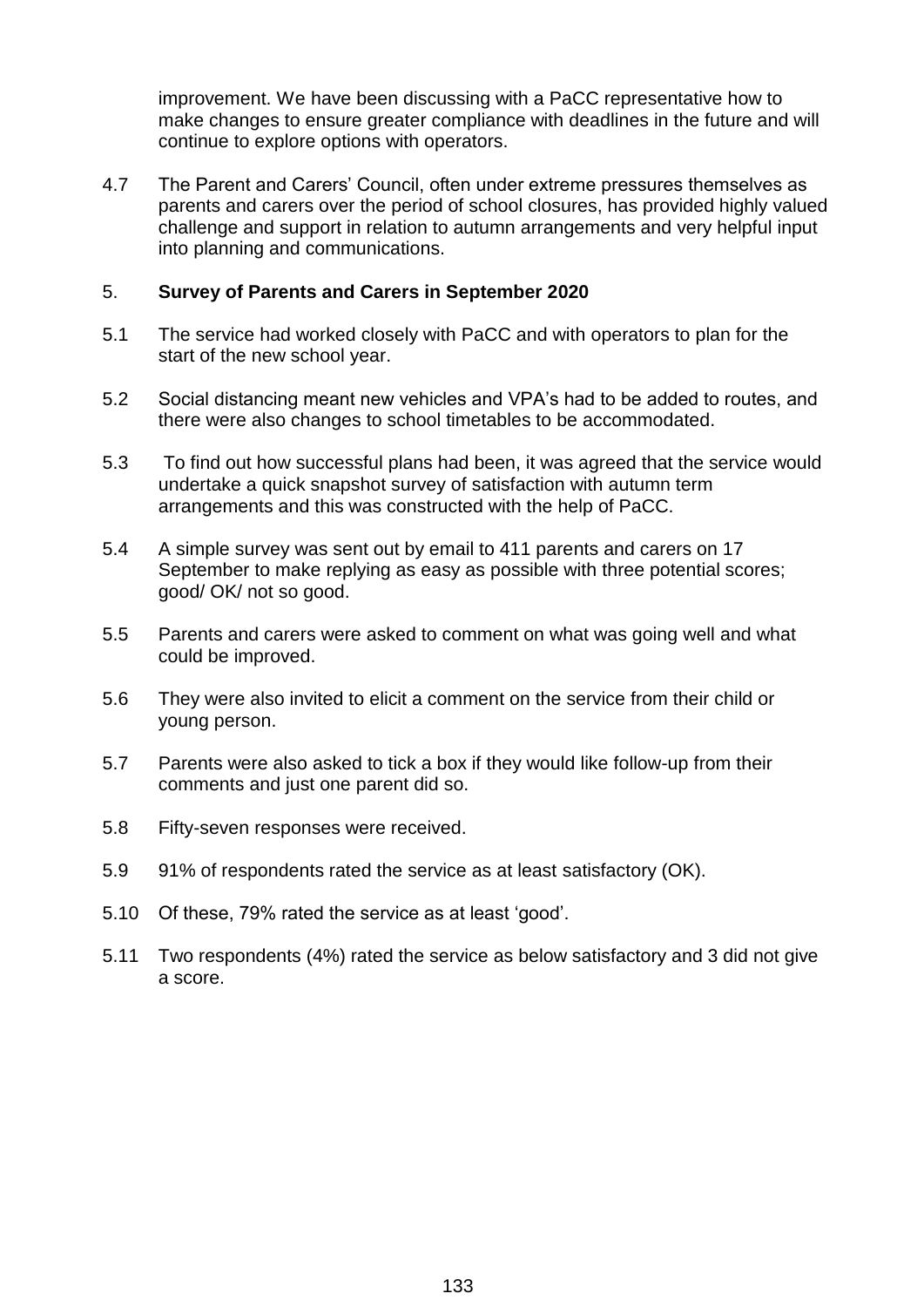

- 5.12 Very many positive comments by parents and carers were received with appreciation expressed for individual transport staff and sometimes to members of the HTST service. For example (names removed):
	- *My son's driver is fantastic. He knows my son and understands him. He always has classical music playing when my son is picked up, because he knows it comforts, calms and soothes him….*
	- *All interactions I have had over the holidays have been positive and beneficial. I've spoken with his driver at the school gate and as always, he was very accommodating for my child's needs and as always a pleasure to deal with.*
	- *Drivers have been on time, friendly and helpful. And my son likes them and the chaperones.*
	- *Our driver has been lovely and real gem and very reliable and punctual*
	- *Very pleased we have the same driver and chaperone as last year. I think this really allowed my child to settle back more quickly…..*
	- *Excellent Same great driver as last year which was a big relief. Kind and professional VPA.*
	- *Warm and welcoming service. Communication all been great .*
	- *The taxi driver is really friendly and my daughter enjoys getting in the taxi.*
	- *Everything. The communication from yourself was great. (HTST transport officer) was really helpful. The taxi driver called in advance to introduce himself and my son has had no issues and is happy to go.*
- 5.13 Parents and carers particularly appreciate the relationships with transport staff, consistency of drivers and VPAs, good timekeeping and good communication.
- 5.14 Parents also provided some positive comments from children and young people stressing again the importance of good relationships, such as: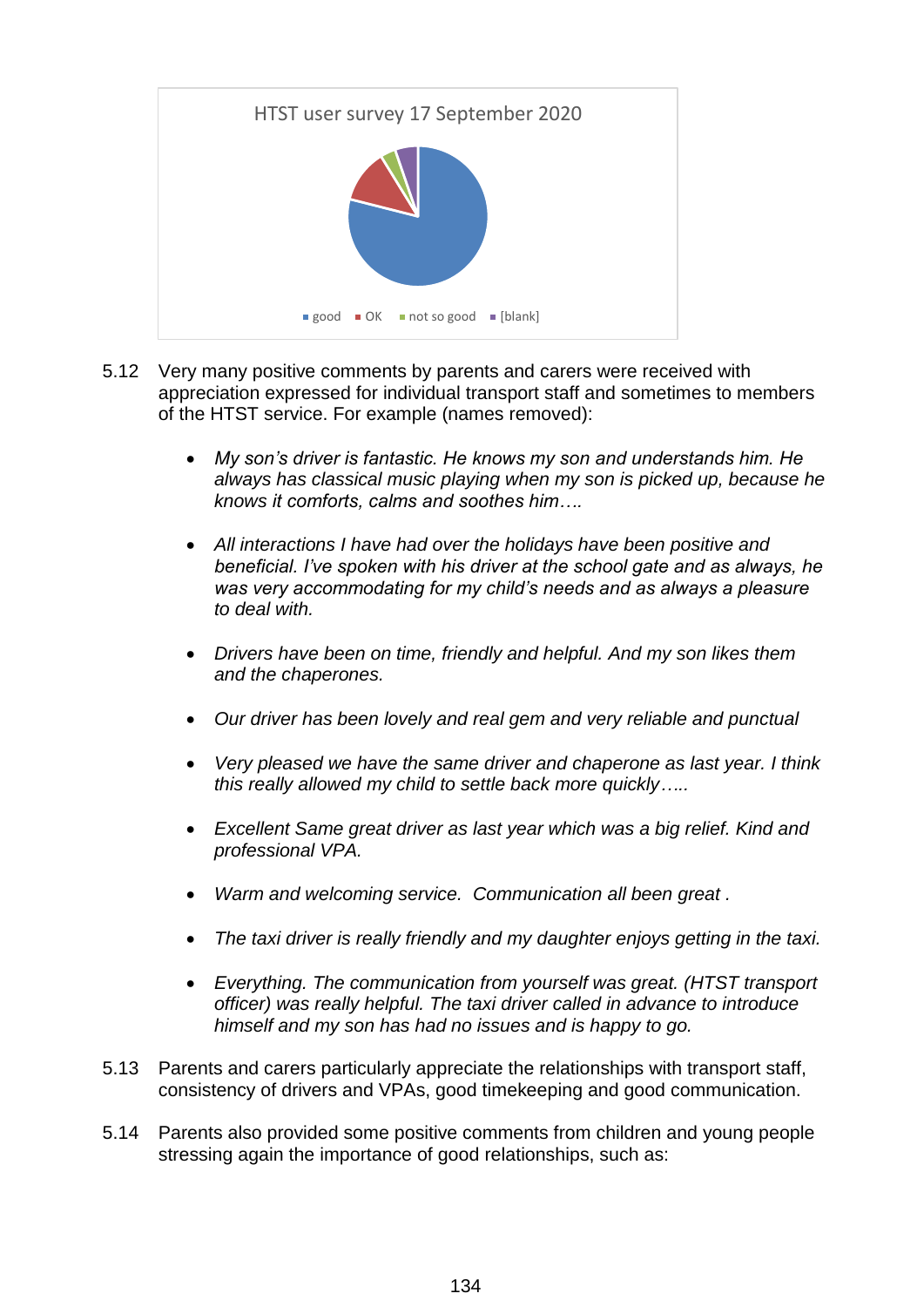*Phil is brilliant. I feel good when I'm in his taxi.*

*I like going on the bus with Nigel and Pat*

- 5.15 Comments about areas for improvement were few in number (3) but related to poor communication and time-keeping, and in one instance to a change of staff team:
	- *Communication from the taxi firm. Also, we were supposed to have some contact from the driver before we started, and it came down to the last minute. There was a lot of chasing.*
	- *The measures put in place to ensure children were sufficiently prepared, etc. did not take place. Our experiences were very similar to last year. We knew it would be [operator] but no named driver*
	- *I'm confused as to why the driver and escort were changed in the first place …. (when) we were finally provided with a taxi driver and escort who were able to manage both my child and the other child in his taxi without any problems.*
- 5.16 One person suggested that parents be given access to a vehicle tracker used by some transport firms so they could plan around arrival times. Schools may also like this tool, and this could be a helpful development for all.
- 5.17 Where parents and carers requested a follow-up, this has happened, and the situation has been resolved to their satisfaction.
- 5.18 A more thorough survey of users, schools and operators/staff will be organised with PaCC later in the school year. For children, we can perhaps explore opportunities to make it part of a school activity.

## **6. COVID-19 Guidance for Parents and Operators**

- 6.1 Following government guidance issued on 11 August 2020, new advice was issued to operators on 18 August covered the prevention of transmission and the response to symptoms. This is included with background documents to this report.
- 6.2 We have also required our operators to send us their risk assessments before the start of term.
- 6.3 We issued advice to parents and carers on 20 August along with a 'Social Story' to help some children and young people prepare for the changed arrangements for September. This is included with background documents to this report.
- 6.4 All our communications with parents and carers have been discussed and approved by PaCC.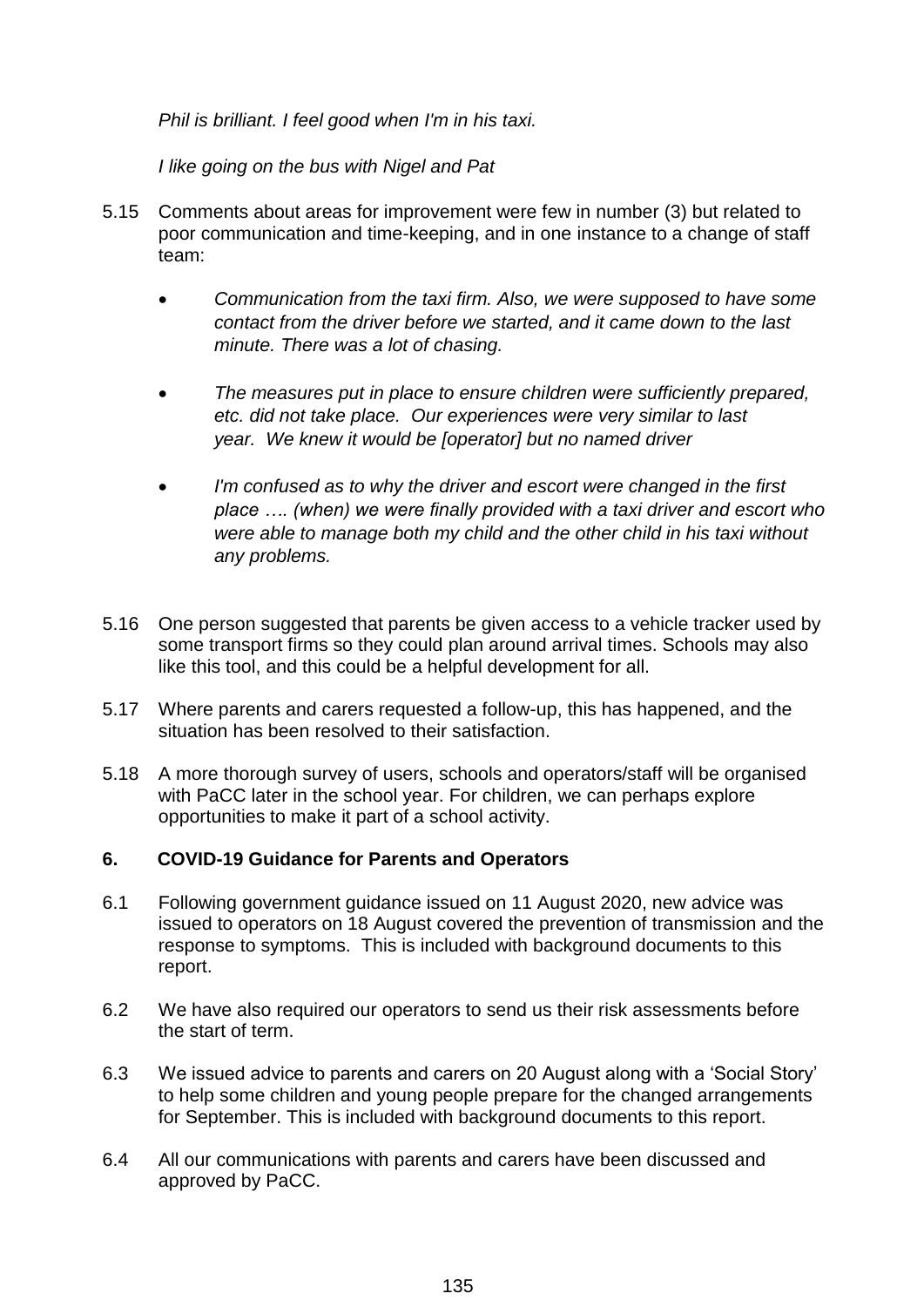- 6.5 Social distancing on HTST was not considered mandatory by the government, but their guidance advised councils to implement it if possible and the Brighton and Hove Service has done this.
- 6.6 Social distancing (with a spare seat between each passenger or limits to numbers on vehicles) has necessitated the commissioning of more vehicles and crews, and while we have managed to secure sufficient capacity, resources have been stretched with additional vehicles commissioned and providers have had to recruit extra staff.

#### 7. **Vehicle Passenger Assistants**

- 7.1 This workforce is often difficult to recruit and retain because of limited hours needed, split shifts and time of day when transport required. A high percentage of VPAs (and drivers on HTST) are an older workforce and their safety is a priority, alongside that of children and young people.
- 7.2 Acknowledging recruitment and retention difficulties, our supplier relief over the period of school closures has paid VPAs at 100% of their expected pay.
- 7.3 To avoid shortages, the HTST service over the summer recruited a small 'bank' of VPAs who can cover for any gaps caused by sickness or any issues that might arise with time taken for acquiring enhanced DBS for new VPAs. These are now all deployed and consideration is being given to further recruitment.

#### **8. Monitoring**

- 8.1 The service checks with providers ensured that no staff member began their work in September without an enhanced DBS. No 'waivers' were necessary and are not part of service policy going forward.
- 8.2 Following issues last year, where parents and carers reported feeling burdened by requests for new Pupil Information Sheets annually, this year parents and carers have only been asked to update the existing sheets if there have new information to provide about children's needs.
- 8.3 All operators have been told that they will only get an updated Pupil Information Sheet if the parents or carers have provided updated information. Where routes have changed, transport operators have been provided with Pupil Information Sheets for children and young people new to their service.
- 8.4 A new online application form and pupil information sheet combined has been co-produced with a PaCC representative and will be online this term.
- 8.5 The Home to School Transport Service has conducted risk assessments on all children using our transport and is in the process of undertaking a further risk assessment on all vehicles.
- 8.6 The service is monitoring compliance with COVID-19 safety standards by: • requiring an updated risk assessment from each firm;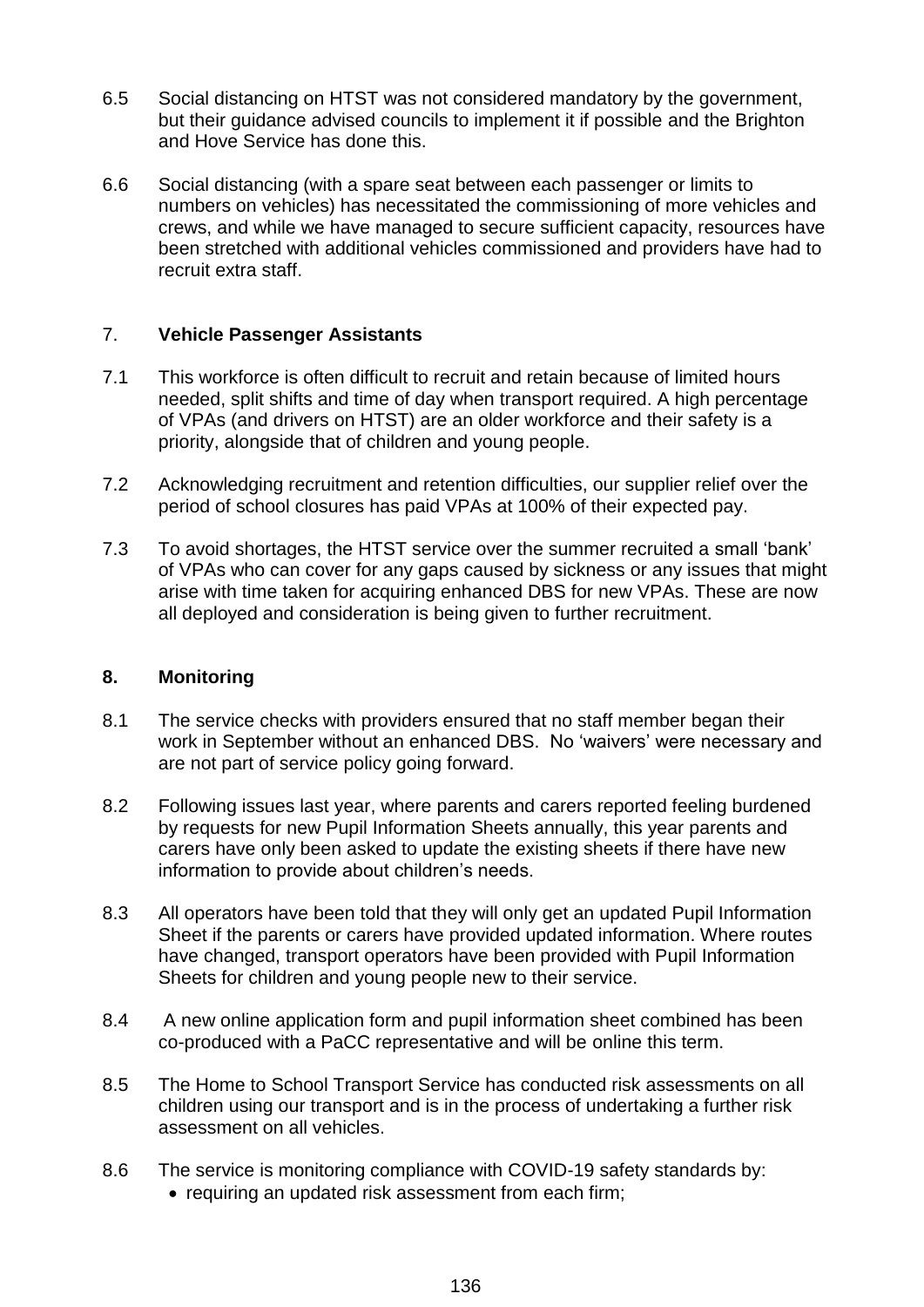- staff being required to complete the training modules sent out to them by the beginning of term;
- team presence at key school sites in the first week of term to monitor traffic flow;
- spot checks on COVID preventative and cleaning regime compliance at key school sites from the beginning of the autumn term.
- 8.7 Capacity issues in the HTST team have prevented spot checks starting as soon as we would like, but they will resume shortly.

#### 9. **Recruitment**

- 9.1 In May of 2020, the Policy and Resources Committee of the Council agreed an uplift to the budget for the HTST from April 2021 to bring this more in line with the average for our statistical neighbours.
- 9.2 Part of this funding was allocated to an increase of staffing for the underresourced HTST service.
- 9.3 Low capacity in the team at peak times, was referenced in the report from the Independent Review Team, published in March 2020.
- 9.4 Since then, despite the addition of some temporary staff, the service has continued to struggle with low capacity, especially over the summer holidays this year.
- 9.5 Complexities in the recruitment process have meant a protracted period without new staff being in post but progress is being made.
- 9.6 A permanent Team Manager has been appointed to start at the end of October 2020 and a new administrative assistant is recently in post. The service is very grateful for the work of the interim team manager, who was seconded from another part of the council and is returning to his substantive position, after leading the service well through a challenging period.
- 9.7 Candidates for the HTST SEND Officer post have been short-listed and recruitment will take place in the next few weeks.
- 9.8 The aim is to complete recruitment and induction of the new team before the end of January 2021, including induction into co-production arrangements with PaCC and Amaze.

#### **10. Training**

- 10.1 Prior to the Spring of 2020, Brighton and Hove had no training offer for transport staff.
- 10.2 Elements of training were contractually required but the service did not have a robust means of monitoring compliance with training or assessing the quality and suitability of training accessed independently by firms.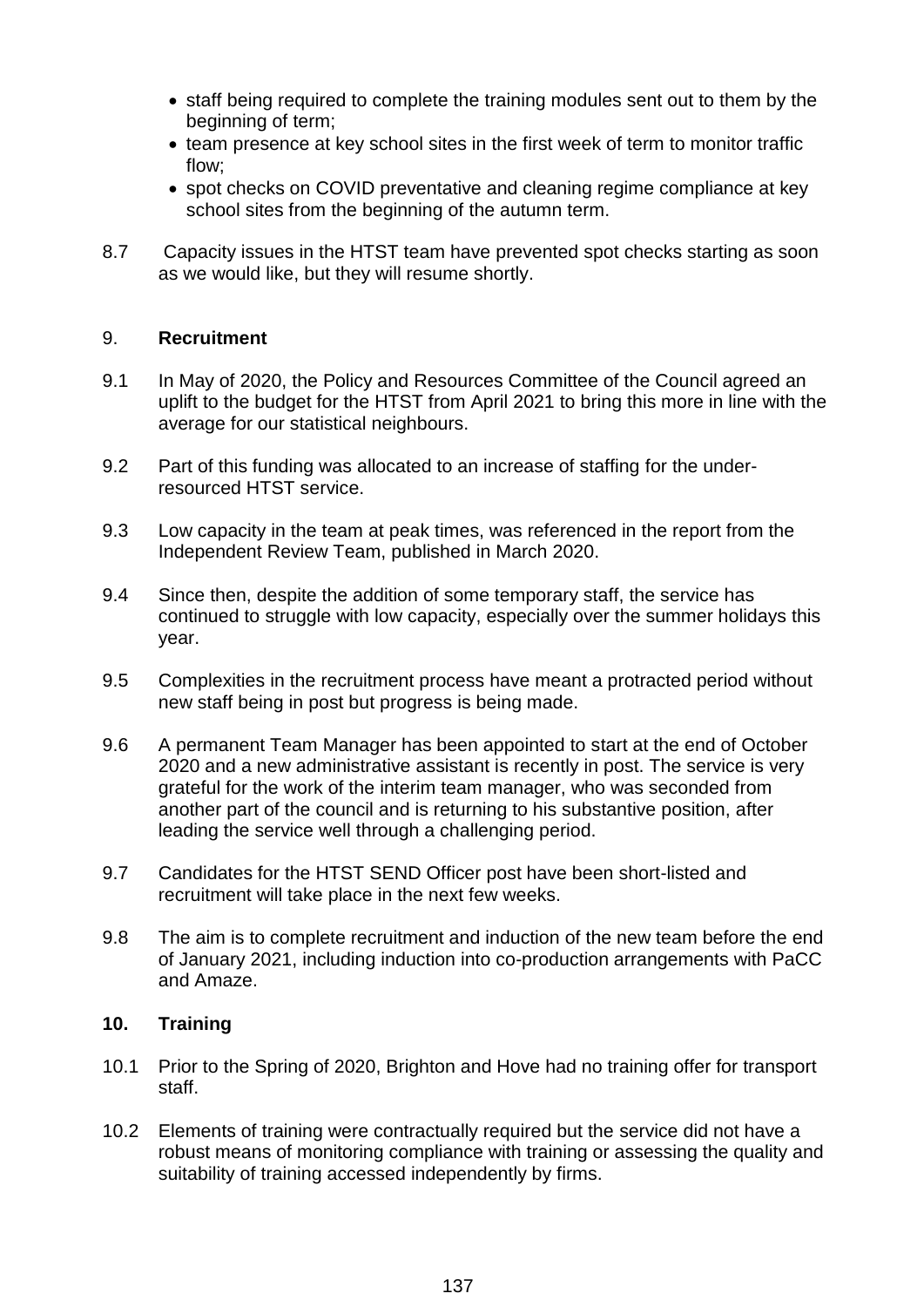- 10.3 The service considers high quality training to be essential for the safety and wellbeing of children and young people on HTST and is mindful that parents and carers are of the same view.
- 10.4 Addressing this issue has therefore been a key priority for the service over the past several months and has taken up much available capacity and resource.
- 10.5 A comprehensive online training programme, consisting of 9 modules has been developed using expertise as appropriate from services across the council, medical services, schools, transport staff and from parents and carers.
- 10.6 This will be supplemented by a series of webinars and post-pandemic, a programme of face-to-face training.
- 10.7 The online modules allow the service to set a uniform standard for training. The Learning Gateway enables the service to monitor that transport staff have undertaken modules and that they have passed the tests embedded in each module.
- 10.8 Dedicated support from the Learning and Development Team has enabled the service to put these modules onto the Learning Gateway and ensure all transport providers have access to this.
- 10.9 We issued our firms the first two training modules for all staff to be completed by the beginning of term. They are:
	- 'Introduction to HTST'
	- 'Safeguarding on HTST'
- 10.10 These were not accessible to all on the Learning Gateway by the summer holiday period so were issued as PDFs by email. All operators have assured us that these have been undertaken by all staff.
- 10.11 All modules are now on the Learning Gateway or in the planning cycle to be online by January 20201.
- 10.12 Initial feedback from firms on the content is very positive despite some teething problems with the Learning Gateway.
- 10.13 We are then requiring all staff to have completed a further three modules by this half term and a further four by the end of the autumn term, covering. These are:
	- Equalities
	- Special Educational Needs and Disabilities
	- Exploitation
	- Autistic Spectrum Condition
	- Managing Behaviour
	- Epilepsy
	- Language and Communication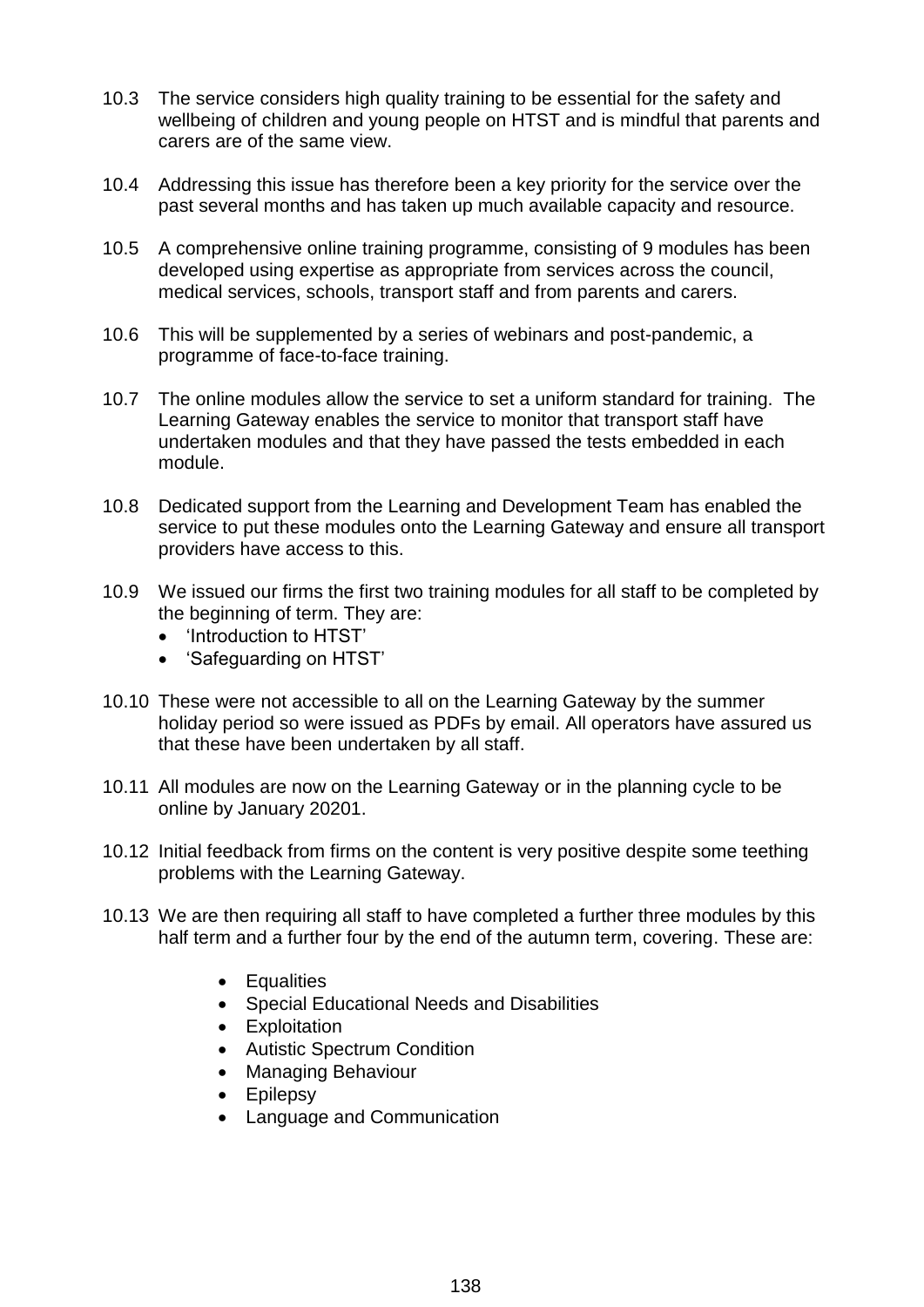- 10.14 We have also accelerated training on epilepsy for staff transporting children with epilepsy plans. Epilepsy plans are also now being written by the specialist nurses at Seaside View with a dedicated section providing advice specifically for transport staff, and with parents' and carers' consent, each updated plan is being forwarded to our operators.
- 10.15 While enormous progress has been made, this training programme has been brought in very fast to fill a significant gap in service and systems still need to embed. All staff completing training modules are asked to fill in a brief evaluation sheet and their responses will be used for further improvement.

#### **11. Summary and Priorities for further Improvement**

- 11.1 The service has worked hard over the past many months to improve the service on offer and overcome the challenges of the autumn of 2010
- 11.2 Many new systems have been co-produced and brought in quickly to ensure rapid improvement and that children and young people were once more at the heart and centre of the service on offer.
- 11.3 Those new systems need to embed and consolidate, with further improvements as needed consequent on stakeholder feedback.
- 11.4 In addition, the service has expanded with permanent posts replacing temporary posts and new staff arriving in post. Some new posts still need to be recruited and the new team needs to be fully inducted.
- 11.5 In the above context and despite considerable progress, the service has much work left to do and top priorities include:
	- Finalising recruitment and induction of new staff;
	- Ensuring all COVID-related advice and guidance is up-to-date and implemented for the safety and wellbeing of children and staff;
	- Reviewing the current system of procurement and considering any changes to be made;
	- Consulting on an updated HTST and post-16 transport policy;
	- Providing a quality independent travel training option is available to all families for whom independent travel is an option, subject to a budget being secured for this;
	- Extending and improving further links with the SEND team and making sure that HTST processes integrate with the Education, Health and Care plan cycle
	- Reviewing and improving all new systems in the service and making sure they are effectively implemented, recorded and managed;
	- Establishing a regular integrated survey of key stakeholders to provide a 360-degree perspective on the work of the service;
	- Establishing a regular integrated survey of key stakeholders to provide a 360-degree perspective on the work of the service;
	- Improving further systems for financial forecasting and ensuring a balanced budget for 21/22.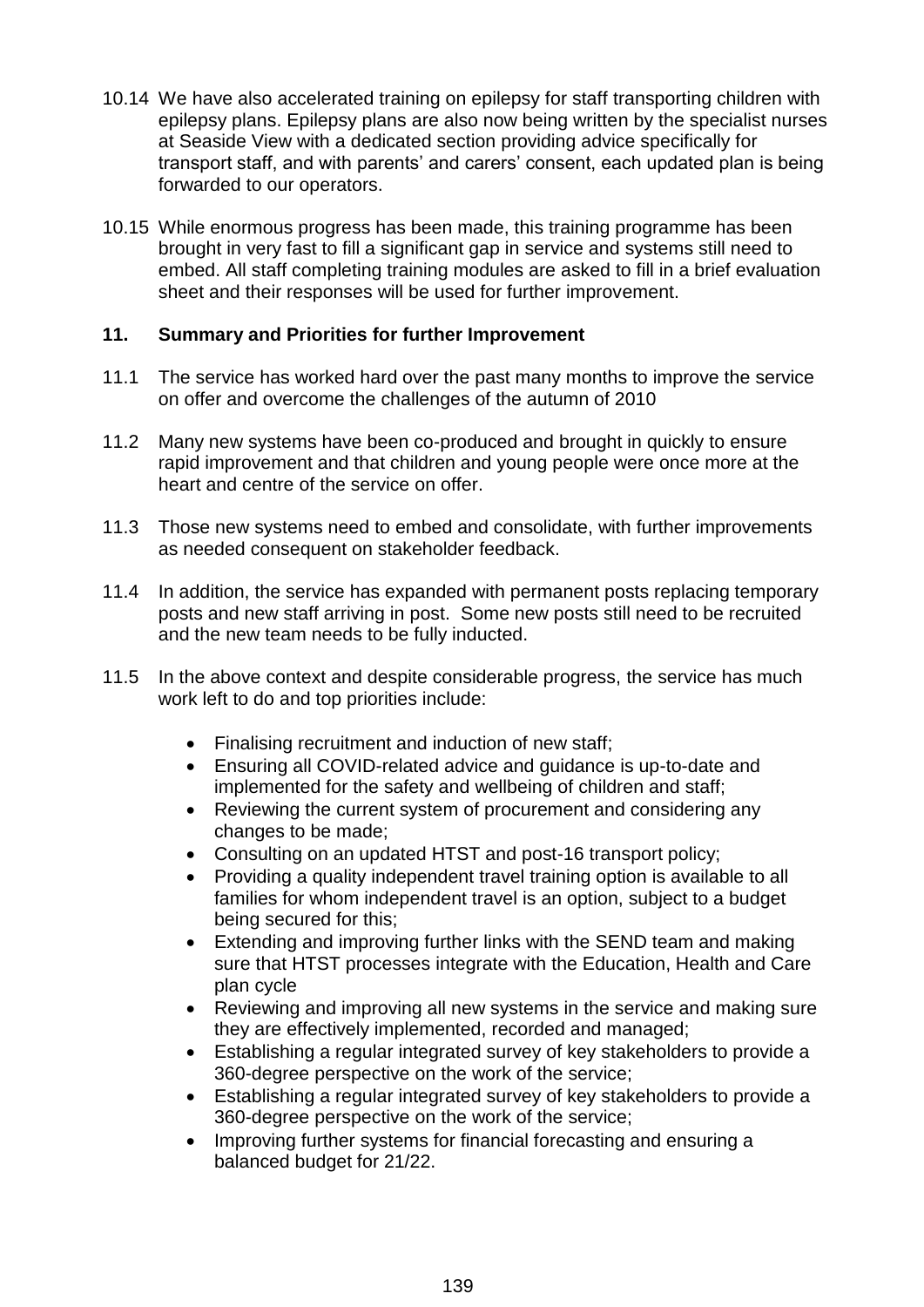## **12. COMMUNITY ENGAGEMENT & CONSULTATION**

12.1 The service now works with an agreed co-production policy with the Parent and Carers' Council (PacC) and is committed to on-going co-production of all communications, new policies and service developments with parents and carers.

# **13 FINANCIAL & OTHER IMPLICATIONS:**

Financial Implications:

- 13.1 Of the reported overspend of £1.122m, it is currently estimated that £0.339m relates to additional costs as a result of COVID-19. The early indicative forecast over spend for 2020/21 (pre-Covid) was £1.200m. Excluding Covid-19 related costs, the forecast over spend for 2020/21 has reduced significantly to £0.783m. This suggests that the careful route planning by the HTST team is having a positive impact on the cost of the service and is capable of producing improved value for money, at the same time as delivering what users regard as a good service.
- 13.2 The HTST budget for 2021/22 will increase by £1.000m as agreed by P&R Committee. It is anticipated that the additional funding, together with the improved route planning, should eliminate the overspend in 2021/22 However, forecasting spending for next year by extrapolating from this year is problematic, due to the service disruption and different financial arrangements that have had an impact on the budget as a result of the pandemic.

*Finance Officer Consulted: Louise Hoten / Dave Ellis Date: 19/10/20*

Legal Implications:

13.3 The context in which the MPP was set up is provided in the body of the report. The report should be read in conjunction with the LGA recommendations, which the panel endorses. The Panel makes a number of recommendations with a view to the council being able to offer an improved service and lawful decision making to meet statutory duties in relation to home to school transport services in the future.

*Lawyer Consulted: Natasha Watson Date: dd/mm/yy*

Equalities Implications:

13.4 The statutory duty on the council to provide free Home to School Transport for children and young people with complex special educational needs and disabilities (SEND) is aimed at ensuring their access to schooling is assured, especially given mobility issues and the fact that the nearest suitable school may be further than for children without SEND. In arranging transport, the council must comply with the Equalities Act of 2010 which requires that children and young people with SEND are not treated 'less favourably' than their peers and that there is no indirect discrimination against their parents and carers by requiring of them more than would reasonably be required of other parents.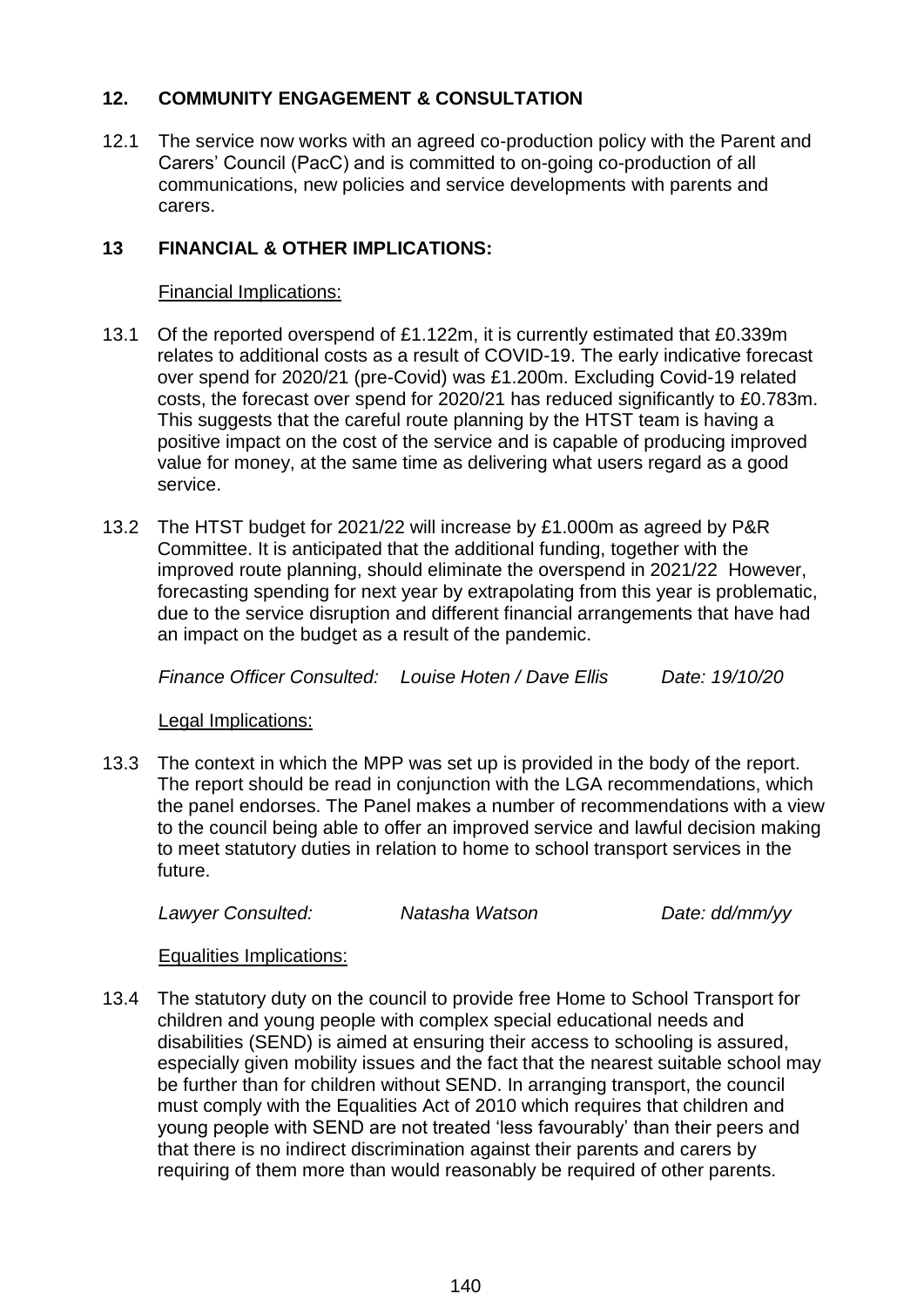#### Sustainability Implications:

- 13.5 The addition of up to 200 vehicles travelling twice a day at peak times across the City adds to pollution and in that context, it is important that transport providers invest in newer more environmentally sustainable vehicles.
- 13.6 It is also important that the best and most efficient route planning minimises the numbers of vehicles needed by using the most suitable vehicles for each shared journey.
- 13.7 While the need to socially distance on transport has necessarily increased the number of vehicles on the road this year, the underlying number of vehicles for when routes return to normal has reduced this year.

Any Other Significant Implications:

13.8 None

Crime & Disorder Implications:

13.9 None

Risk and Opportunity Management Implications:

- 13.10 The HTST remains on the corporate risk register. Major improvements have been evidenced above and the level of risk has significantly reduced over the course of 2020.
- 13.11 There are continued risks related to the pandemic, with significant additional safety measures needed on transport. These are mitigated through risk assessments, careful guidance to our transport operators and parents, close consultation with Public Health, and appropriate measures to ensure compliance with national and local advice.
- 13.12 The service is expanding with a number of new posts and also permanent appointments replacing temporary ones. While this will substantially increase capacity to make and sustain improvements, there is a risk in the transition, which will be mitigated through thorough induction processes.

#### Public Health Implications:

- 13.13 Transporting children with SEND in the enclosed space of vehicles brings inevitable risk for children and staff, but the service has worked with transport providers to mitigate that risk as far as possible.
- 13.14 Guidance to operators has been written in consultation with Public Health and advice sought from Public Health as needed.
- 13.15 Public Health have agreed to transport staff being treated as key workers in terms of accessing COVID testing.

Corporate / Citywide Implications: